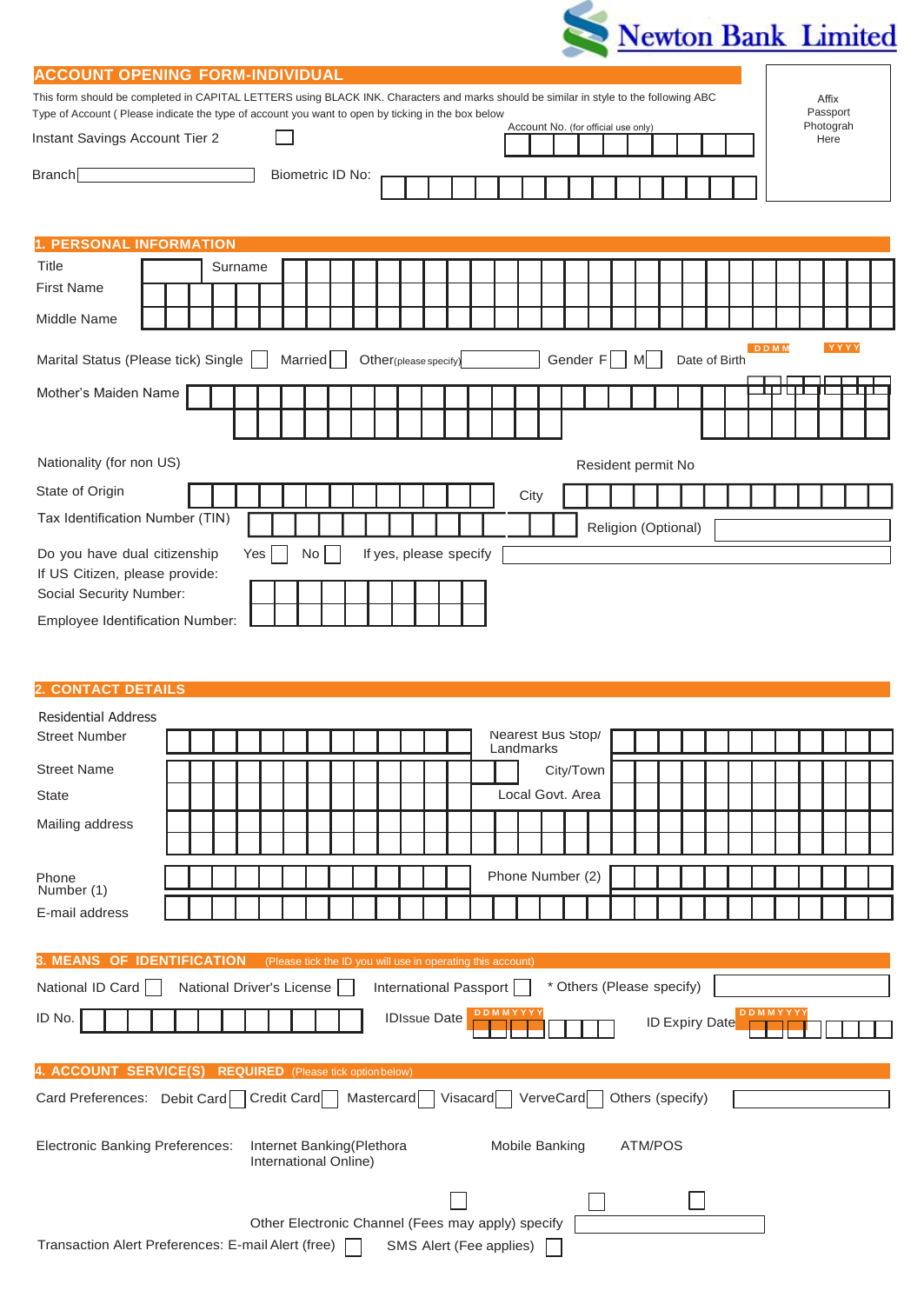

| <b>5. EMPLOYMENT DETAILS</b>       |          |  |  |                           |          |                    |   |                    |        |                 |            |  |                                     |                      |  |        |  |                 |  |  |
|------------------------------------|----------|--|--|---------------------------|----------|--------------------|---|--------------------|--------|-----------------|------------|--|-------------------------------------|----------------------|--|--------|--|-----------------|--|--|
| Employment Status - Employed       |          |  |  | Self Employed <sup></sup> |          |                    |   | Unemployed $\Box$  |        |                 | Retired    |  |                                     | Student <sub>[</sub> |  | Others |  |                 |  |  |
| Employer's Name                    |          |  |  |                           |          |                    |   |                    |        |                 |            |  | Date of Employment<br>(if employed) |                      |  |        |  | <b>DDMMYYYY</b> |  |  |
| Street number                      |          |  |  |                           |          |                    |   | <b>Street Name</b> |        |                 |            |  |                                     |                      |  |        |  |                 |  |  |
|                                    |          |  |  |                           |          |                    |   |                    |        |                 |            |  |                                     |                      |  |        |  |                 |  |  |
|                                    |          |  |  |                           |          |                    |   |                    |        |                 |            |  |                                     |                      |  |        |  |                 |  |  |
| City/Town                          |          |  |  |                           |          |                    |   |                    |        |                 |            |  |                                     |                      |  |        |  |                 |  |  |
| Nearest Bus Stop                   |          |  |  |                           |          |                    |   |                    |        |                 |            |  |                                     |                      |  |        |  |                 |  |  |
| Nature of Business<br>/ Occupation |          |  |  |                           |          |                    |   |                    |        |                 | Fax Number |  |                                     |                      |  |        |  |                 |  |  |
| Office Phone Number                |          |  |  |                           |          |                    |   |                    |        |                 |            |  |                                     |                      |  |        |  |                 |  |  |
| <b>6. DETAILS OF NEXT OF KIN</b>   |          |  |  |                           |          |                    |   |                    |        |                 |            |  |                                     |                      |  |        |  |                 |  |  |
| Surname                            |          |  |  |                           |          |                    |   |                    |        |                 |            |  |                                     |                      |  |        |  |                 |  |  |
| Middle Name                        |          |  |  |                           |          |                    |   |                    |        |                 |            |  |                                     |                      |  |        |  |                 |  |  |
| <b>First Name</b>                  |          |  |  |                           |          |                    |   |                    |        |                 |            |  |                                     |                      |  |        |  |                 |  |  |
| Date of Birth                      | DDMMYYY' |  |  |                           | Gender F |                    | M |                    |        | Title (specify) |            |  |                                     |                      |  |        |  |                 |  |  |
| E-mail Address                     |          |  |  |                           |          |                    |   |                    |        |                 |            |  |                                     |                      |  |        |  |                 |  |  |
| Relationship                       |          |  |  |                           |          |                    |   |                    |        |                 |            |  |                                     |                      |  |        |  |                 |  |  |
| Mobile<br>Number (1)               |          |  |  |                           |          |                    |   |                    | Mobile | Number (2)      |            |  |                                     |                      |  |        |  |                 |  |  |
| <b>Contact Details</b>             |          |  |  |                           |          |                    |   |                    |        |                 |            |  |                                     |                      |  |        |  |                 |  |  |
|                                    |          |  |  |                           |          |                    |   |                    |        |                 |            |  |                                     |                      |  |        |  |                 |  |  |
| <b>House Number</b>                |          |  |  |                           |          | <b>Street Name</b> |   |                    |        |                 |            |  |                                     |                      |  |        |  |                 |  |  |
|                                    |          |  |  |                           |          |                    |   |                    |        |                 |            |  |                                     |                      |  |        |  |                 |  |  |
| City / Town                        |          |  |  |                           |          |                    |   |                    |        |                 | LGA        |  |                                     |                      |  |        |  |                 |  |  |
| Nearest Bus Stop                   |          |  |  |                           |          |                    |   |                    |        |                 | State      |  |                                     |                      |  |        |  |                 |  |  |

# **FOR BANK USE ONLY**

Account Opened by:

Confirm Opened by:

| Name: | Signaure: | Date: | D<br>M<br>D.                         |
|-------|-----------|-------|--------------------------------------|
| Name: | Signaure: | Date: | D.<br>Y YY<br>M M<br><b>D</b><br>- 3 |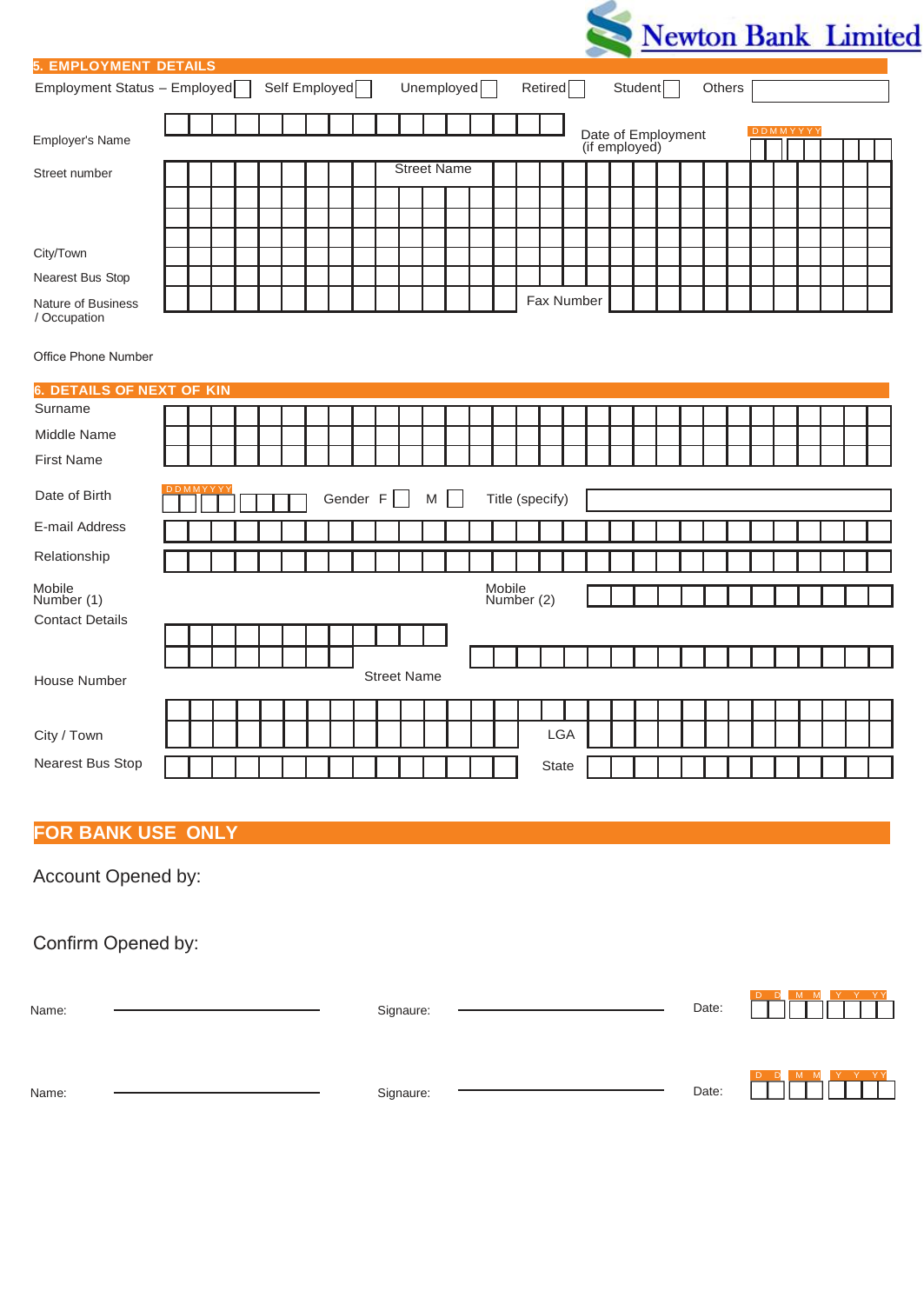# **TERMS AND CONDITIONS**

#### **INDIVIDUAL ACCOUNT OPENING FORM**

### To Newton Bank LimitedPlc

#### **I/WE (the Customer) HEREBY REQUEST AND AUTHORISE YOU TO**

- 1. Open an account in my/our name and at any time subsequently open further accounts as I/We may direct.
- 2. Honour all orders which may be drawn on the said account provided such orders are signed by me/us and to debit such order to the said account whether such account be for the timebeing in credit or overdrawn or may become overdrawn in consequence of such debit without prejudice to your right to refuse to allow any overdraft orincrease of overdraft and in consideration , I/We agree
- a) To assume full responsibility for the genuineness, correctness and validity of endorsements appearing on all cheques, orders, bills, notes, negotiable instruments, receipts and/or other documents deposited im my/our account.
- b) To be responsible for the repayment of any overdraft with interest and to comply and be bound by the Bank's rules for the cond uct of a Savings Account receipt of which I/We hereby acknowledge.
- c) To free the Bank from any responsibility for any loss or damage to funds deposited with the Bank due to any future government order, law, levy, tax, embargo and/or all other causes beyond the Bank's control.
- d) That all funds standing to my/our credit are payable on demand only in such local currency as may be in circulation.
- e) To be bound by any notification of change in conditions governing the account directed to my/our last known address and any notice or letter sent to my/our last known address shall be considered as duly delievered and received by me/us at the time it will be delivered in the ordinary course of post.
- f) And I/We note that the Bank will accept no liability whatsoever for funds handed to members of staff outside the Bank's premises. g) Thatanydisagreements with entrieson my/ourBankStatements will bemade byme/us within 15 days ofthe dispatch of theBankStatement. Failing receipt bytheBank ofanotice of disagreement of entries within 15 days from the date of dispatch of my/our Bank Statement as rendered is correct.
- h) The Customer hereby agrees that the Customer shall, at his/its own expense, indemnify, defend and hold harmless Newton Bank Limitedfrom and against any and all liabilityany other lossthat may occur, arising from or relating to the operation or use of the Account or the Services or breach, non-performance or inadequate performance by the Customer of any of these Terms or the acts, errors, representations, misrepresentations, misconduct or negligence of the Customer in performance of its obligations.
- i) Under no circumstances shall PLETHORA INTERN ATIONAL Bank be liable to the Customer for any indirect, incidental, consequential, special or exemplary damages in connection with the Account or the Services.
- PLETHORA INTERNATIONAL Bank shall not be liable for any failure to perform any obligation contained in these Terms or for any loss or damage what soever suffered or incurred by the Customer howsoever caused and whether such loss or damage is attributable (directly or indirectly) to any dispute or any other matter or circumstances whatsoever.
- The Customer shall keep PLETHORA INTERNATIONAL Bank indemnified at all times against, and save Newton Bank Limitedharmless from all actions, proceedings, claims, losses, damages, costs, interest (both before and after judgement) and expenses (including legal costs on a solicitor and client basis) which may be brought against or suffered or incurred by Newton Bank Limitedin resolving any dispute relating to the Customer's Account with Newton Bank Limitedor in enforcing White Stone Bank's rights under or in connection with these Terms and conditions contained herein, or which may have arisen either directly or indirectly out of or in connection with PLETHORA INTE RNATIONAL Bank performing its obligations hereunder or accepting instructions, including but not limited to, fax and other telecommunications or electronic instructions, and acting or failing to act thereon.
- Ifanysum due and payable by the Customer is not paid on the due date, including without limitation any moneys claimed under this Paragraph, the Customer shall be liable to pay interest (both after as well as before any judgement) on such unpaid sum at such rate or rates as Newton Bank Limited may from time to time stipulate from the date payment is due up to the date of payment.
- m) The Customer shall solely be responsible for ensuring full compliance with all the applicable laws and regulations in any relevant jurisdiction in connection with establishment of his/her Account with PLETHORA INTERNATIONAL Bank and shall indemnify and keep indemnified Newton Bank Limitedfrom all actions, proceedings claims, losses, damages, costs and expenses (including legal costs on a solicitor and client basis) which may be brought against or suffered or incurred by Newton Bank Limited in connection with any failure to comply with any such applicable laws/regulations.
- n) The indemnities as aforesaid shall continue notwithstanding the termination of the Account.
- o) That any sum standing to the debit of the current account shall bear interest charges at the rate fixed by the Bank from time to time. The Bank is authorized to debit from the account the usual banking charges, interest, commissions and any service charge set by the Management from time to time.
- p) I/We also agree that in addition to any general lien or similar right to which you as bankers may be entitled bylaw you may at any time without notice to me/us combine or consolidate all oranyofmy/our accounts without anyliabilities toyouandsetoff ortransfer any sumor sums standing tothecredit ofanyone or more of suchaccounts or any other credits, be it cash, cheques, valuables, deposits, securities, negotiable instruments or other assets belonging tome/us with you in or towards satisfaction of any of my/our liabilities to you or any other account or in any other respect whether such liabilities be actual or contingents, primary or collateral and joint or several.
- q) I/We shall be solely responsible for the safe-keeping and the confidentiality of the statements of account, balance confirmation certificate, cheque books, Debit card and its PIN, user id and passwords relating to internet banking and such other items relevant or pertaining to the Account.

#### **INSTANT SAVINGS ACCOUNT FEATURES**

TIER 2:

#### **Account Features:**

Zero minimum account opening balance

- Account details canbe uploaded via our contact centre, branch or website
- $=$  Issuance of Verve cards (only)
- Maximum single deposit-\$50,000
- Maximum Cumulative Balance-\$400,000
- Transactions are limited
- MobilePaymentssingletransactionslimit-\$10,000
- MobilePaymentsdailytransactionslimit-\$100,000

## **ATM CARD TERMS AND CONDITIONS**

**1. DEFINITIONS** In this Agreement:

"Account" means any account held by a Cardholder in the Bank from which the Cardholder can carry on transaction with the Card.

"Accountholder" means a customer of the bank who has an account with the Bank.

"Card or Barclay card" means the debit card, including any renewal, replacement or Additional card(s) issued by the Bank to the

Cardholder. "Cardholder" means the person to whom the Bank issues one or more of the Card.

"Hotlist" means the list containing information on missing, lost, stolen, invalid cancelled cards. "Participating bank" means any bank other than the Bank participating in the Interswitch or Visa Payment System.

"PIN" means the Personal Identification Number imputed into the Card and personally known to the Cardholder for use with a card.

"Point of Sale Machine or POS" means the machine used by retailers and suppliers of goods and services exclusively for transferring and updating units of electronic value. "The Scheme" means Interswitch/Visa Payment Scheme.

**2. ISSUE OF CARDS**

- 2.1. The Card is a debit card available only to Accountholders of the Bank.
- 2.2. The Card shall only be used by the Cardholder and in accordance with the terms and conditions herein stated.
- 2.3. Withdrawal of funds with the Card from any ATM is only allowable against the credit balance on the relevant account of the Cardholder.
- 2.4. The Card may be used at all ATMs of the Bank wherever situated, and the ATMs of other participating banks in the interswitch and/or visa network.

#### **3. USE OF THE CARD AND PIN**

- 3.1. The Cardholder shall exercise all possible care to ensure the safety of the Card in his/her possession at all times.
- 3.2. The Cardholder shall be responsible for the formulation and imputation of his/her PIN which shall at all times be known only and used solely by the Cardholder.